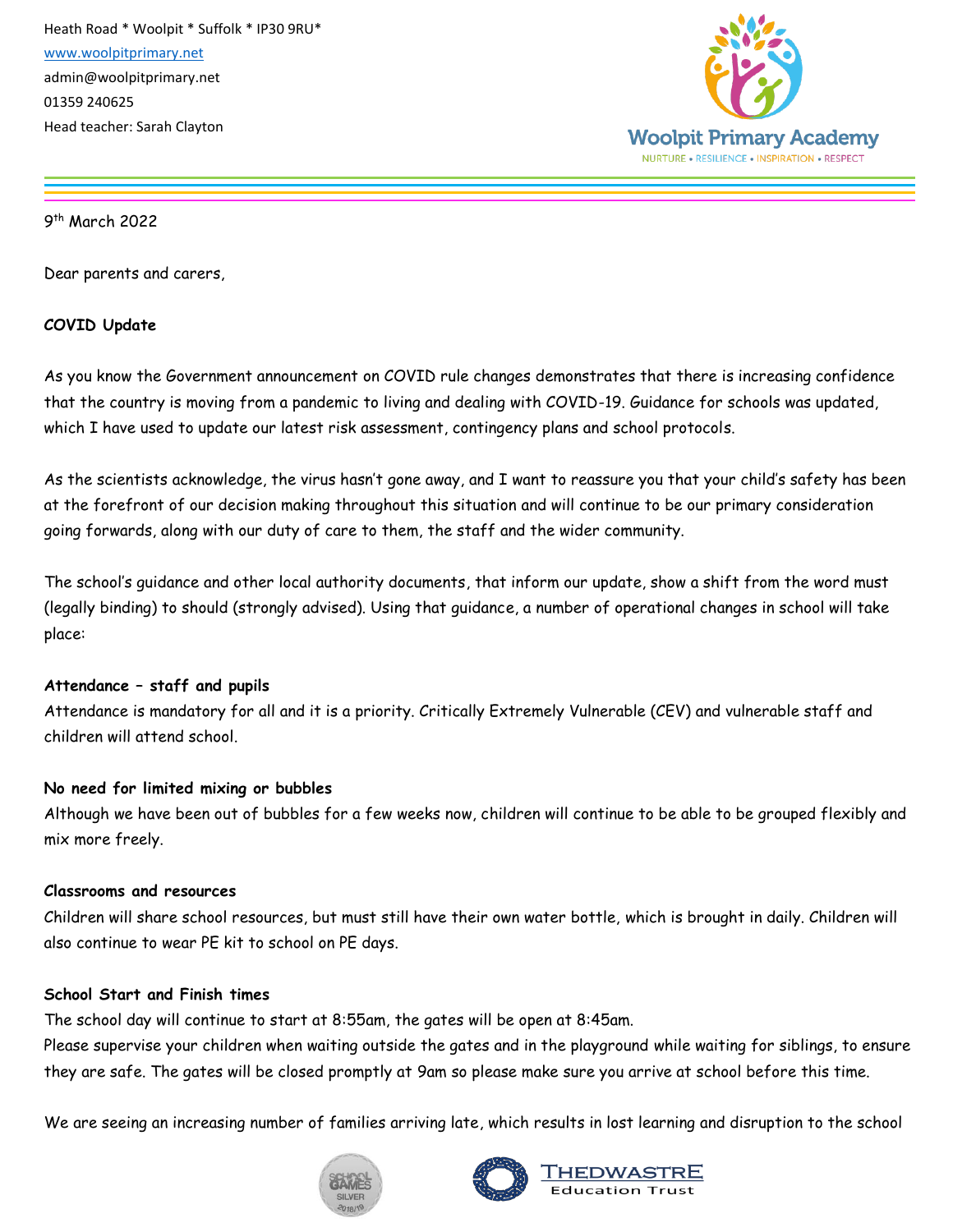

office.

The day will continue to end at 3:15pm for all pupils.

You do not need to continue wearing face coverings around the school grounds, unless you choose to do so for personal reasons.

# **Safe Hygiene**

Children will continue to sanitise their hands regularly throughout the day. Tissues and lidded bins are in each classroom so that children can 'catch it, bin it, kill it'. Please continue to encourage this at home.

# **Staff**

Staff have been twice weekly testing since January 2021 as directed by the DfE but, moving forward, this has now stopped as the DfE will no longer be sending LFD test kits into primary schools. They will test should they feel unwell, as a proactive measure where LFD tests continue to be readily available privately. Staff will not need to wear masks or visors in classrooms or corridors, but may choose to at other times, as a personal choice.

## **If your child is unwell**

Please do not send your child to school if they have a temperature or are unwell at all. This is for the safety of everybody. If your child becomes ill whilst at school, you will be asked to collect them immediately.

Please ensure that contact details are up to date with the office of another person who can collect your child.

If your child displays symptoms of COVID-19 they will be isolated until you arrive. You should then arrange for them to be tested, using a PCR or LFD. School should be informed of the result as soon as possible. With a positive result the Public Health advice is to stay at home and avoid contact with other people, following the latest NHS guidance and Government self-isolation advice. Currently, if your child is unwell with other symptoms you can LFD test them and should this be positive you do not need to go for a PCR but may choose to.

The Government are keen that everybody continues to respond positively with the track and trace system. Schools are not legally bound to do this, but I will keep you informed of cases if they start to increase beyond a small number across the school. If an LFD test is negative, we would ask that your child does not return until they are 'well'. I will monitor guidance, as we know that this will no doubt change in the coming weeks.



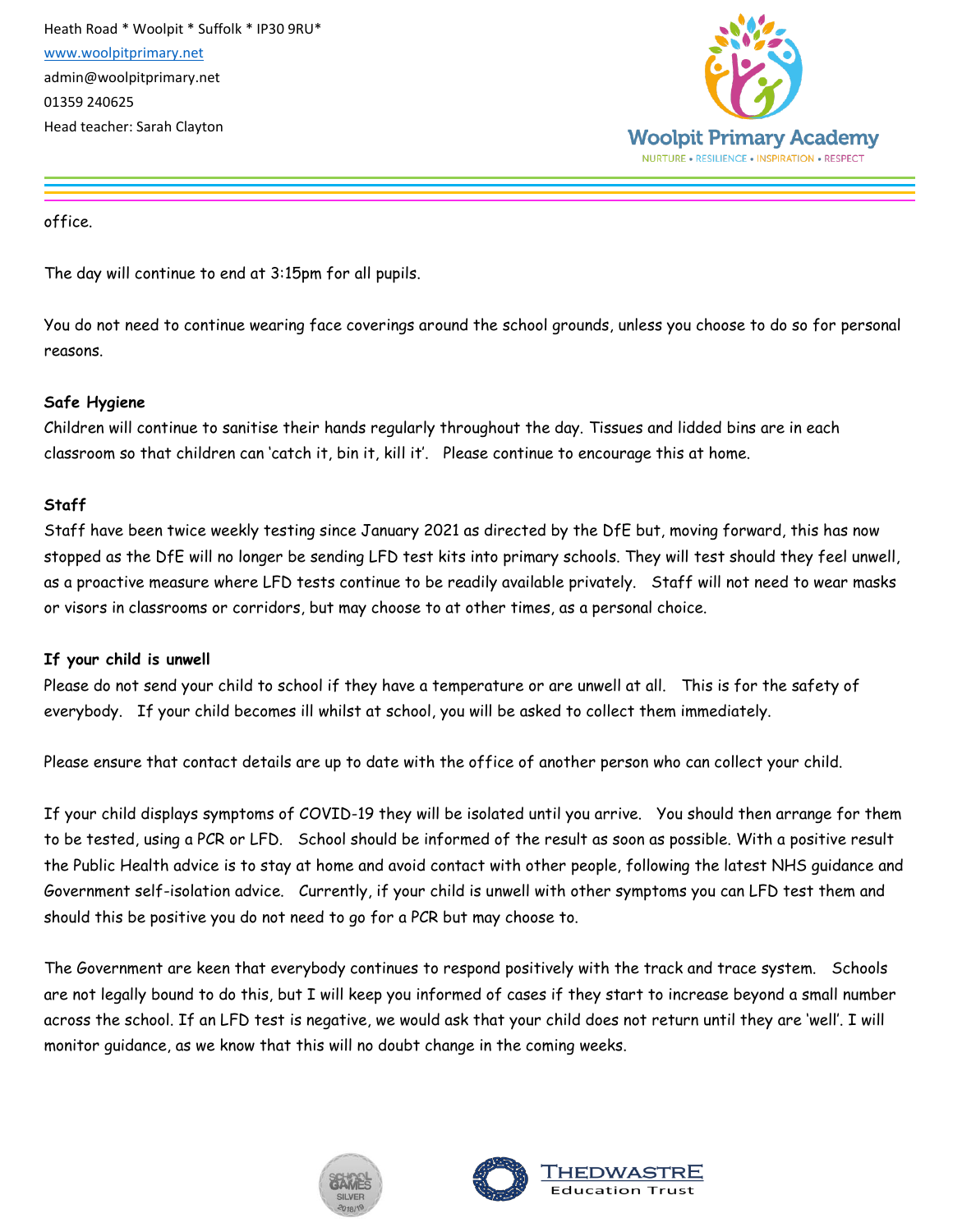

### **Know the symptoms of Covid-19**

The main symptoms of COVID-19 are a recent onset of any of the following: a new continuous cough, a high temperature, a loss of, or change in, your normal sense of taste or smell (anosmia). Other symptoms linked with COVID-19 include shortness of breath, fatigue, loss of appetite, muscle ache, sore throat, headache, stuffy or runny nose, diarrhoea, nausea and vomiting. Any of these symptoms may also have another cause.

### **Isolation**

The guidance indicates that whilst the law has changed, the directives for public safety remain. We will follow this guidance, so isolation continues to be up to 10 days, unless you have 2 negative tests on day 5 and 6, 24 hours apart. Isolation will finish after day 5 at the earliest if you test first thing in the morning on day 5 and 6, see attached chart. Guidance states:

*'Children and young people with COVID-19 should not attend their education setting while they are infectious. They should take an LFD test from 5 days after their symptoms started (or the day their test was taken if they did not have symptoms) followed by another one the next day. If both these test results are negative, they should return to their educational setting if they normally attend one, as long as they feel well enough to do so and do not have a temperature'.*

Please continue to liaise with the school office about your child's return date after testing positive, given our school protocols. We will review this as and when the guidance is further updated.

## **Close contact changes**

The new guidance has brought an end routine contact tracing. Close contacts will no longer be required to self-isolate or advised to take daily LFD tests for 7 days. Staff, children and young people should attend their education settings as usual. Guidance states:

'*Children and young people who usually attend an education or childcare setting and who live with someone who has COVID-19 should continue to attend the setting as normal '.*

## **Possible further disruption to schooling**

It is almost guaranteed now that schools will remain open, but there is the very real chance that there may be further disruption to 'schooling' for individual children who need to isolate or are unwell. Please remember that remote learning will only be provided if your child tests positive for Covid-19 and is well enough to access work. If this is the case, work will be set up to the Google classroom platform and accessed through the usual route.

Any moves to remote learning for full classes will be communicated if this is directed by Public Health.

If cases rise across the school additional measures may need to be reintroduced to reduce transmission including face